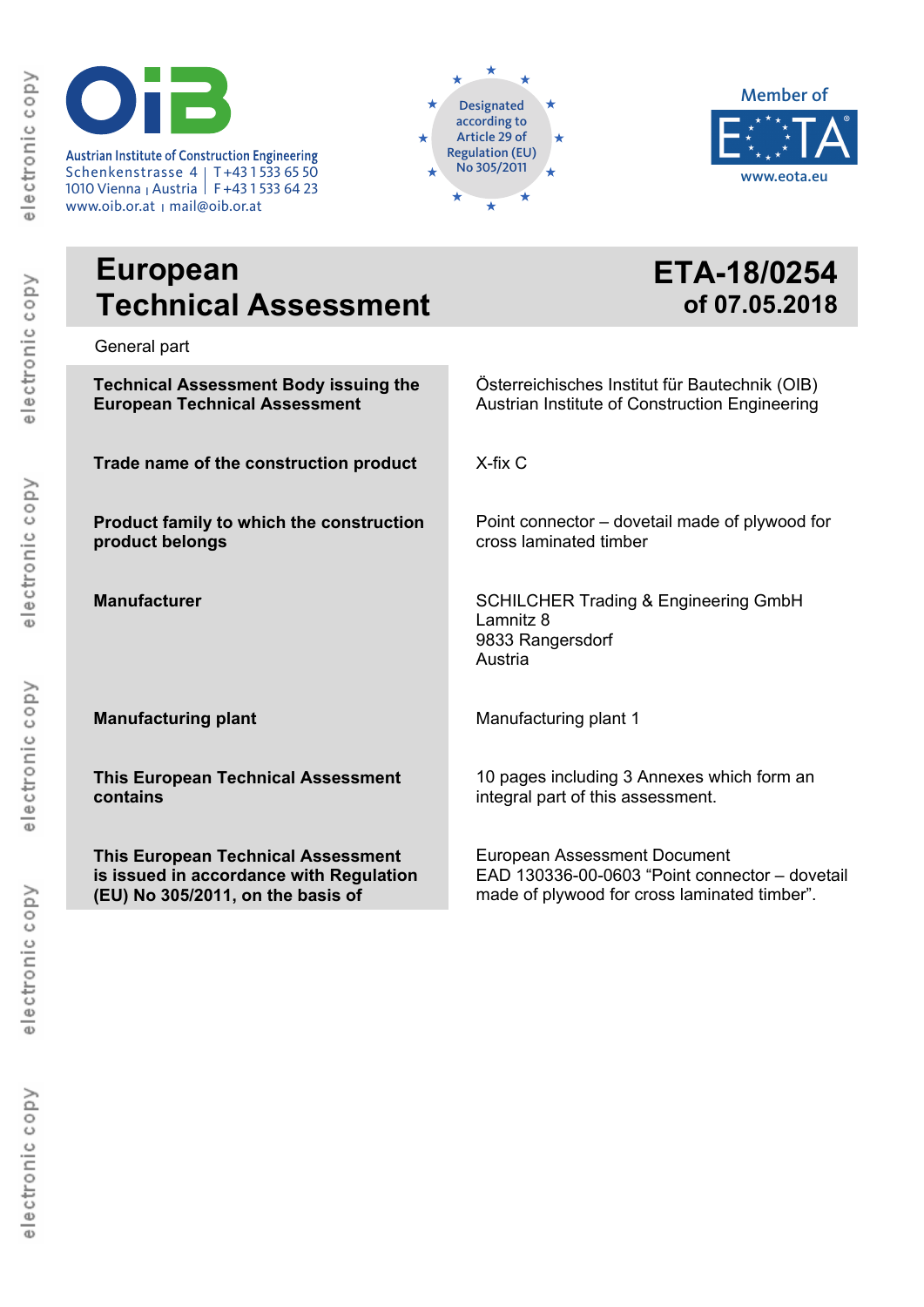

# **Remarks**

Translations of this European Technical Assessment in other languages shall fully correspond to the original issued document and should be identified as such.

Communication of this European Technical Assessment, including transmission by electronic means, shall be in full. However, partial reproduction may be made with the written consent of Österreichisches Institut für Bautechnik. Any partial reproduction has to be identified as such.

### Specific parts

## **1 Technical description of the product**

## **1.1 General**

This European Technical Assessment (ETA) applies to the point connector for cross laminated timber "X-fix C". X-fix C is composed of a double-dovetail wedge made of plywood according to EN 13986.

The principle geometry and dimensions of X-fix C is shown in Annex 1, Figure 1 and Figure 2. Surfaces are planed.

X-fix C and the plywood for its manufacturing correspond to the specifications given in the Annexes 1 and 2. The material characteristics, dimensions and tolerances of X-fix C, not indicated in these Annexes, are given in the technical file<sup>1</sup> of the European Technical Assessment.

The application of wood preservatives and flame retardants is not subject of the European Technical Assessment.

# **1.2 Components**

1.2.1 Plywood

Plywood for use as structural component according to EN 13986 and EN 636. The specification of the plywood is given in Annex 2, Table 2.

Wood species is European beech or birch.

#### **2 Specification of the intended use(s) in accordance with the applicable European Assessment Document (thereafter EAD)**

## **2.1 Intended use**

The point connector is intended to be used as a shear connector for butt joints and able to cover tension loads. The point connector is not intended to transfer bending moments.

The following wood or wood-based materials may be used:

 Cross laminated timber according to European Technical Assessments or national standards and regulations in force at the place of use with minimum 5 crosswise arranged layers and minimum thickness of 100 mm. Maximum thickness of cover layers is 40 mm. Minimum strength class of lamellas for cross laminated timber is C16, average strength class of lamellas is C24 according to EN 338.

The point connector is subjected to static and quasi static actions only.

The point connector is intended to be used in service classes 1 and 2 according to EN 1995-1-1<sup>2</sup>.

<sup>1</sup> The technical file of the European Technical Assessment is deposited at Österreichisches Institut für Bautechnik and, in so far as is relevant to the tasks of the notified product certification body involved in the assessment and verification of constancy of performance procedure, is handed over to the notified product certification body.

<sup>2</sup> Reference documents are listed in Annex 3.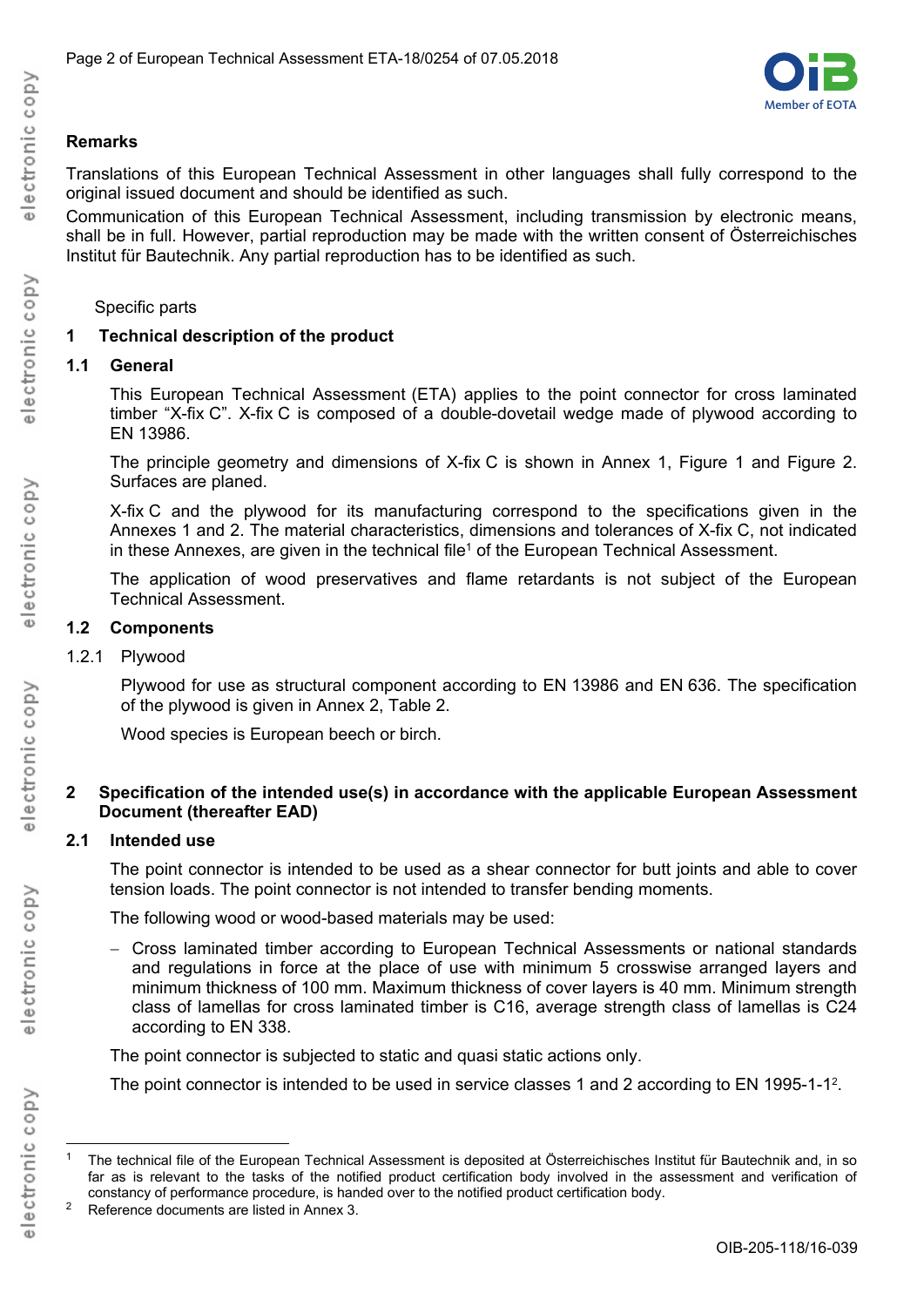

# **2.2 General assumptions**

The point connector is manufactured in accordance with the provisions of the European Technical Assessment using the manufacturing process as identified in the inspection of the manufacturing plant by Österreichisches Institut für Bautechnik and laid down in the technical file.

The manufacturer shall ensure that the requirements in accordance with the Clauses 1, 2 and 3 as well as with the Annexes of the European Technical Assessment are made known to those who are concerned with design and execution of the works.

## Design

The European Technical Assessment only applies to the manufacture and use of the point connector. Verification of stability of the works including application of loads on the point connector is not subject to the European Technical Assessment.

The following conditions shall be observed:

- Design of the point connector is carried out under the responsibility of an engineer experienced in such products.
- Design of the works shall account for the protection of the point connector to maintain service classes 1 and 2 according to EN 1995-1-1.
- The point connector is installed correctly.

Design of the point connector may be according to EN 1995-1-1, taking into account of Annex 2 of the European Technical Assessment.

Standards and regulations in force at the place of use shall be considered.

Packaging, transport, storage, maintenance, replacement and repair

Concerning product packaging, transport, storage, maintenance, replacement and repair it is the responsibility of the manufacturer to undertake the appropriate measures and to advise his clients on the transport, storage, maintenance, replacement and repair of the product as he considers necessary.

## Installation

It is assumed that the product will be installed according to the manufacturer's instructions or (in absence of such instructions) according to the usual practice of the building professionals.

## **2.3 Assumed working life**

The provisions made in the European Technical Assessment (ETA) are based on an assumed intended working life of X-fix C of 50 years, when installed in the works, provided that the point connector is subject to appropriate installation, use and maintenance (see Clause 2.2). These provisions are based upon the current state of the art and the available knowledge and experience3.

The indications given as to the working life of the construction product cannot be interpreted as a guarantee neither given by the product manufacturer or his representative nor by EOTA nor by the Technical Assessment Body, but are regarded only as a means for choosing the appropriate products in relation to the expected economically reasonable working life of the works.

electronic copy

 $\overline{a}$ 

 $3$  The real working life of a product incorporated in a specific works depends on the environmental conditions to which that works is subject, as well as on the particular conditions of the design, execution, use and maintenance of that works. Therefore, it cannot be excluded that in certain cases the real working life of the product can also be shorter than the assumed working life.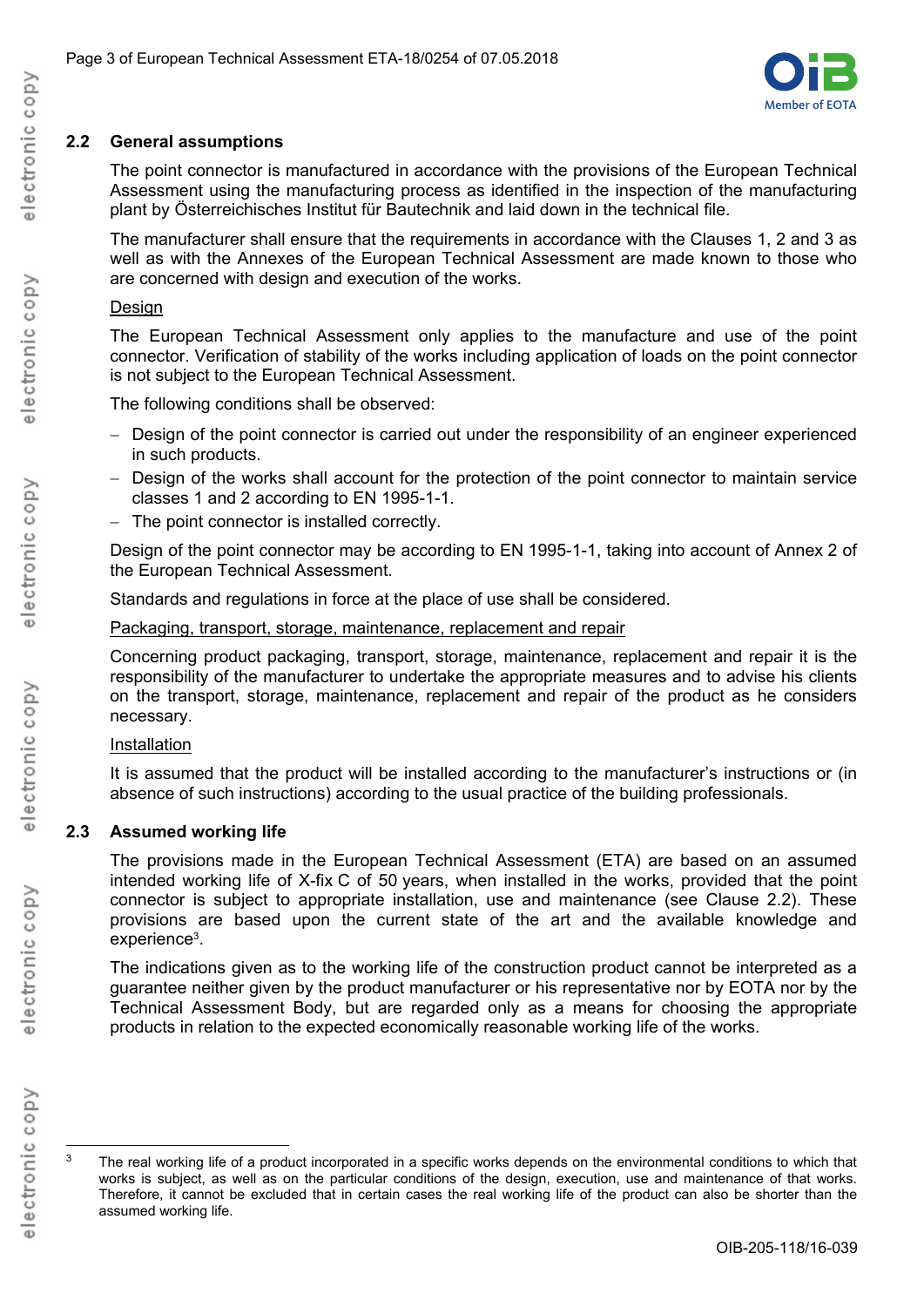

# **3 Performance of the product and reference to the methods used for its assessment**

# **3.1 Essential characteristics of the product**

# **Table 1: Essential characteristics of the product and assessment methods**

| N <sub>2</sub>                                                                                 | <b>Essential characteristic</b>                              | <b>Product performance</b> |  |
|------------------------------------------------------------------------------------------------|--------------------------------------------------------------|----------------------------|--|
| Basic requirement for construction works 1: Mechanical resistance and stability <sup>1)</sup>  |                                                              |                            |  |
| $\mathbf{1}$                                                                                   | Tension strength and stiffness                               | Annex 2                    |  |
| $\overline{2}$                                                                                 | Shear strength and stiffness                                 | Annex 2                    |  |
| 3                                                                                              | Embedment depth                                              | Annex 2                    |  |
| 4                                                                                              | Spacing, end and edge<br>distances<br>the<br>0f<br>connector | Annex 2                    |  |
| 5                                                                                              | Dimensional stability                                        | Annex 2                    |  |
| 6                                                                                              | Durability                                                   | Annex 2                    |  |
| Basic requirement for construction works 2: Safety in case of fire                             |                                                              |                            |  |
| $\overline{7}$                                                                                 | Reaction to fire                                             | Annex <sub>2</sub>         |  |
| Basic requirement for construction works 3: Hygiene, health and the environment                |                                                              |                            |  |
| 8                                                                                              | Emission of formaldehyde                                     | Annex 2                    |  |
| Basic requirement for construction works 4: Safety and accessibility in use                    |                                                              |                            |  |
|                                                                                                | Same as BWR 1                                                |                            |  |
| Basic requirement for construction works 6: Energy economy and heat retention                  |                                                              |                            |  |
| 18                                                                                             | Air permeability                                             | No performance assessed.   |  |
| $\frac{1}{1}$ These characteristics also relate to basic requirement for construction works 4. |                                                              |                            |  |

## **3.2 Assessment methods**

## 3.2.1 General

The assessment of the essential characteristics in Clause 3.1 of X-fix C for the intended use, and in relation to the requirements for mechanical resistance and stability, for safety in case of fire, for hygiene, health and the environment, for safety and accessibility in use and for energy economy and heat retention in use in the sense of the basic requirements for construction works  $N<sup>2</sup> 1$ . 2, 3 ,4 and 6 of Regulation (EU) № 305/2011 has been made in accordance with the European Assessment Document EAD 130336-00-0603, Point connector – dovetail made of plywood for cross laminated timber.

## 3.2.2 Identification

The European Technical Assessment for X-fix C is issued on the basis of agreed data that identify the assessed product. Changes to materials, to composition, to characteristics of the product, or to the production process could result in these deposited data being incorrect. Österreichisches Institut für Bautechnik should be notified before the changes are implemented, as an amendment of the European Technical Assessment is possibly necessary.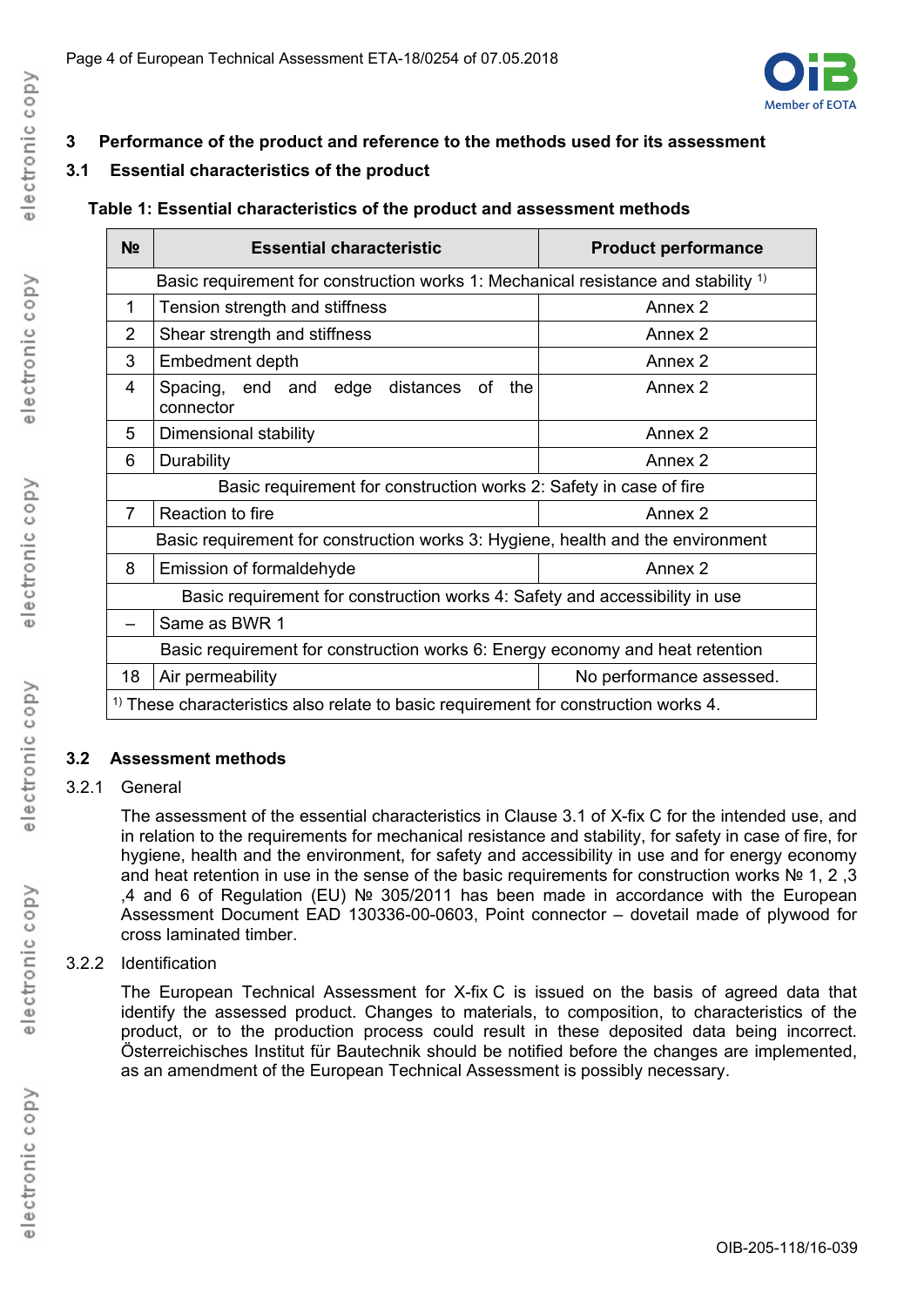

#### **4 Assessment and verification of constancy of performance (thereinafter AVCP) system applied, with reference to its legal base**

#### **4.1 System of assessment and verification of constancy of performance**

According to Commission Decision 97/176/EC the system of assessment and verification of constancy of performance to be applied to "X-fix C" is System 3. System 3 is detailed in Commission Delegated Regulation (EU) № 568/2014 of 18 February 2014, Annex, 1.4., and provides for the following items

- (a) The manufacturer shall carry out factory production control.
- (b) The notified laboratory shall assess the performance on the basis of testing (based on sampling carried out by the manufacturer), calculation, tabulated values or descriptive documentation of the construction product.

#### **4.2 AVCP for construction products for which a European Technical Assessment has been issued**

Notified bodies undertaking tasks under System 3 shall consider the European Technical Assessment issued for the construction product in question as the assessment of the performance of that product. Notified bodies shall therefore not undertake the tasks referred to in point 4.1 (b).

#### **5 Technical details necessary for the implementation of the AVCP system, as provided for in the applicable European Assessment Document**

#### **5.1 Tasks for the manufacturer**

5.1.1 Factory production control

In the manufacturing plant the manufacturer shall establish and continuously maintain a factory production control. All procedures and specifications adopted by the manufacturer shall be documented in a systematic manner. The factory production control shall ensure the constancy of performances of X-fix C with regard to the essential characteristics.

The manufacturer shall only use raw materials supplied with the relevant inspection documents as laid down in the control plan. The incoming raw materials shall be subject to controls by the manufacturer before acceptance. Check of incoming materials shall include control of inspection documents presented by the manufacturer of the raw materials.

The frequencies of controls conducted during manufacturing and on the finalised product are defined by taking account of the manufacturing process of the product and are laid down in the control plan.

The results of factory production control are recorded and evaluated. The records include at least the following data:

- Designation of the product, basic materials and components
- Type of control or test
- Date of manufacture of the product and date of testing of the product or basic materials or components
- Results of controls and tests and, if appropriate, comparison with requirements
- Name and signature of person responsible for factory production control

The records shall be kept at least for ten years time after the construction product has been placed on the market. On request they shall be presented to Österreichisches Institut für Bautechnik.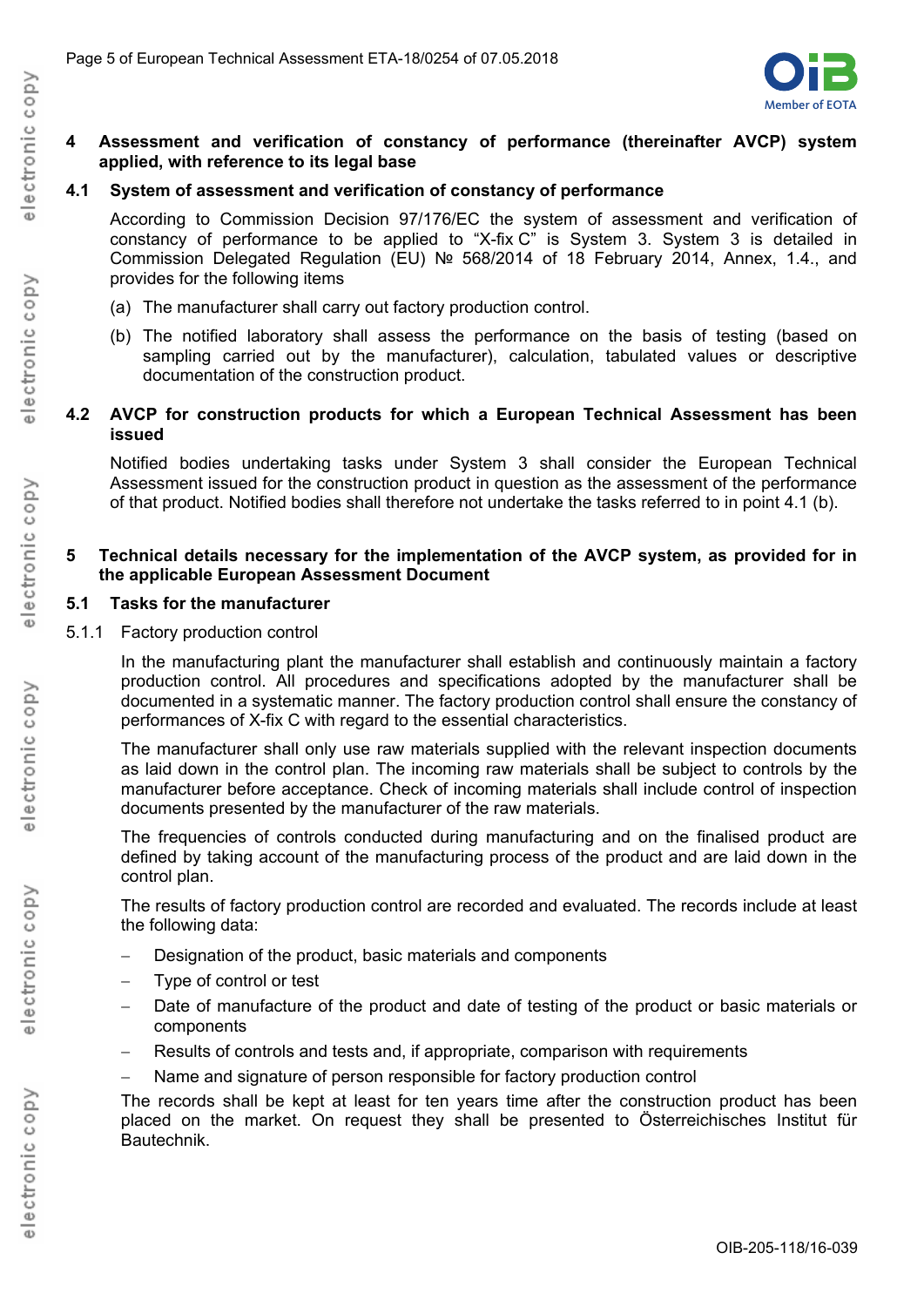

## 5.1.2 Declaration of performance

The manufacturer is responsible for preparing the declaration of performance. When all the criteria of the assessment and verification of constancy of performance are met, the manufacturer shall issue a declaration of performance.

> Issued in Vienna on 07.05.2018 by Österreichisches Institut für Bautechnik

> > The original document is signed by:

Rainer Mikulits Managing Director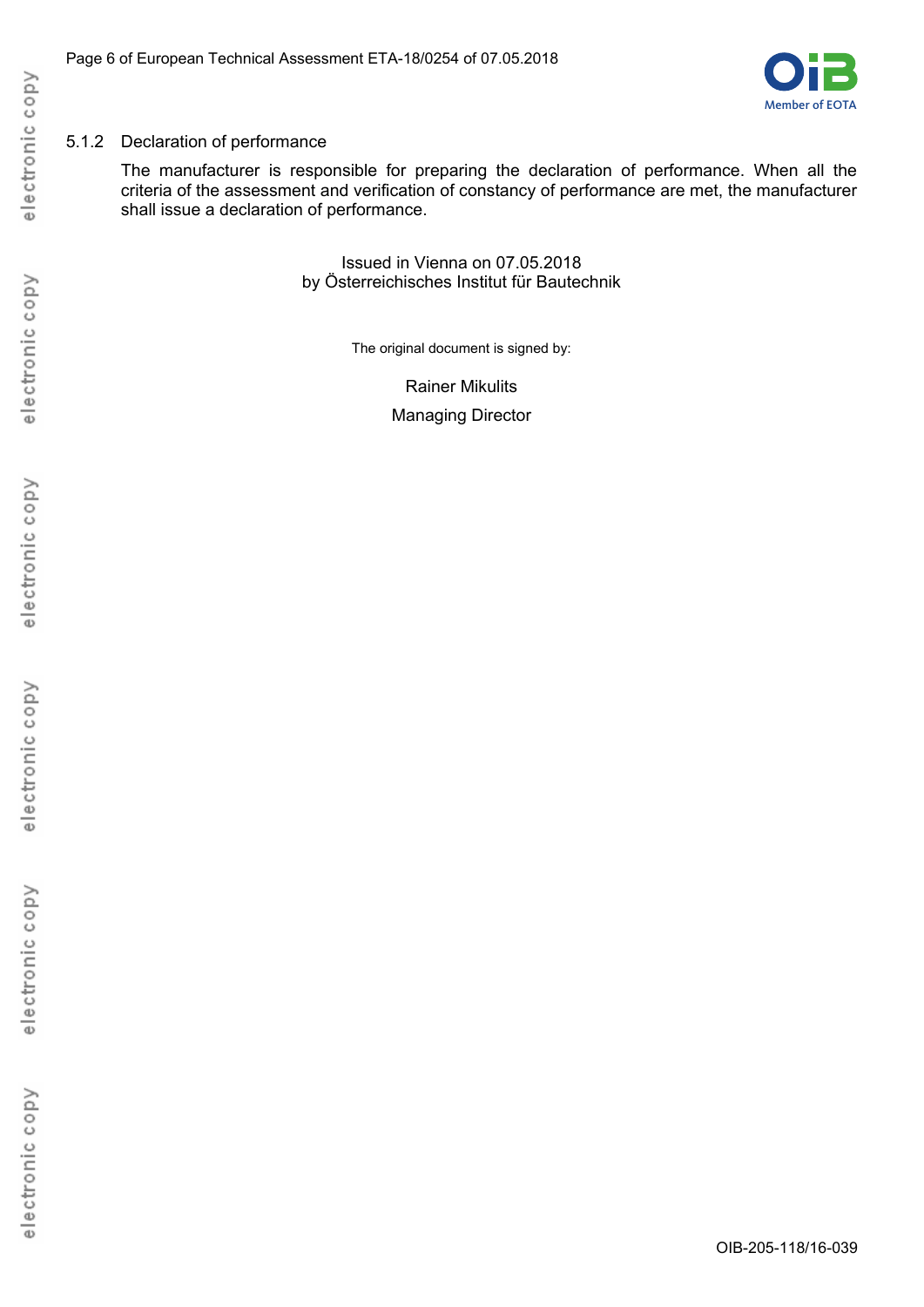



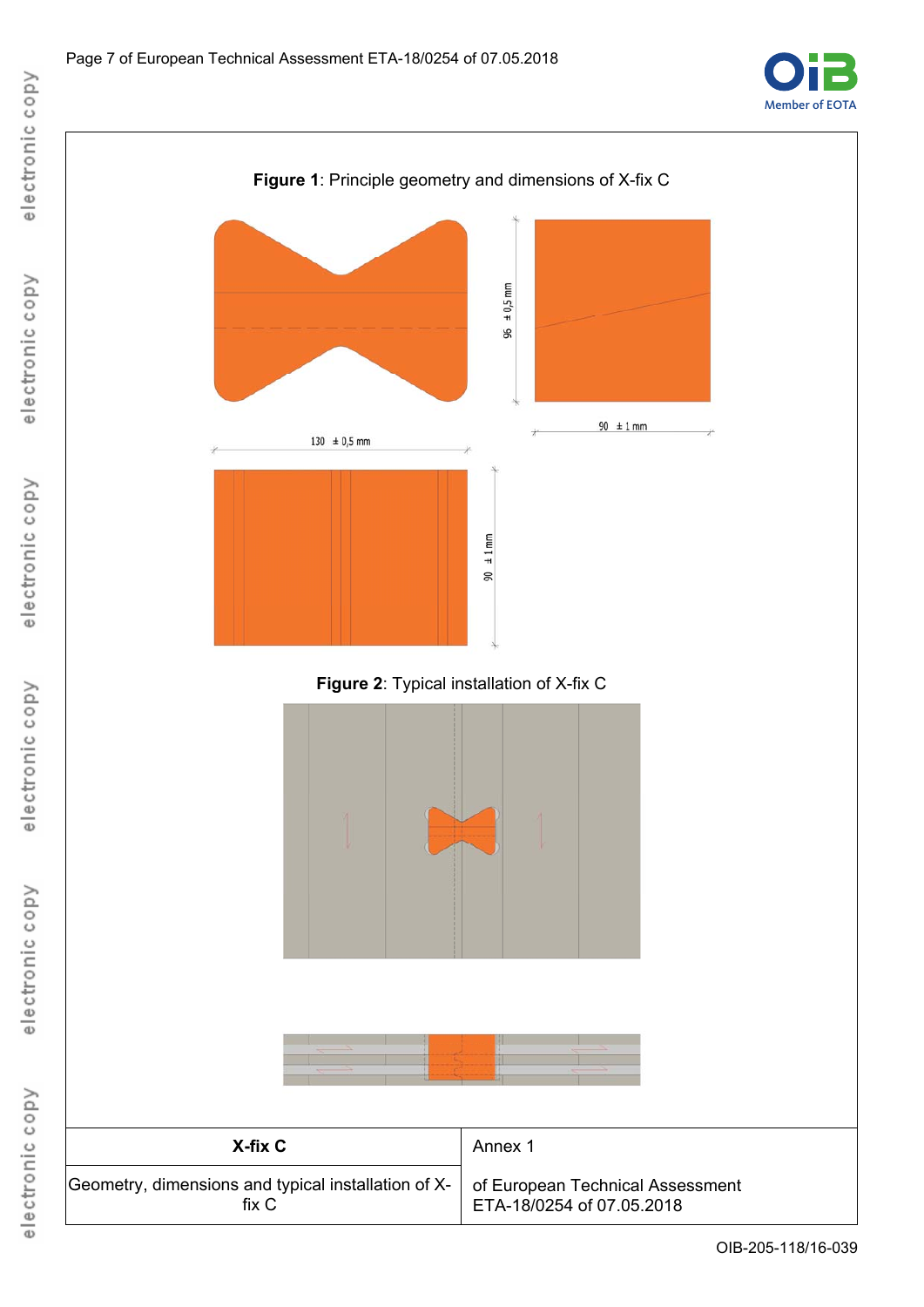

|                                                                                                                   |                   | Dimension /                      |
|-------------------------------------------------------------------------------------------------------------------|-------------------|----------------------------------|
| <b>Item</b>                                                                                                       |                   | <b>Specification</b>             |
| X-fix C                                                                                                           |                   |                                  |
| Height                                                                                                            | mm                | $96 \pm 0.5$                     |
| Width                                                                                                             | mm                | $130^{10.5}$                     |
| Length                                                                                                            | mm                | $90 + 1.0$                       |
| Plywood                                                                                                           |                   |                                  |
| Surface                                                                                                           |                   | planed, sanded, milled           |
| Mechanical strength and stiffness of plywood for use as<br>structural component according to EN 13986 and EN 636: |                   |                                  |
| Bending strength $f_{m,k}$<br>Bending modulus of elasticity $E_{m,mean}$                                          | <b>MPa</b>        | $\geq 34.8$<br>$\geq 8300$       |
| Tension strength $f_{tk}$<br>Tension modulus of elasticity $E_{t,mean}$                                           | MPa               | $\geq 36.9$<br>$\geq 8600$       |
| Shear strength $f_{v,k}$<br>Shear modulus $G_{v,mean}$                                                            | <b>MPa</b>        | $\geq 9.5$<br>$\geq 620$         |
| Mean density $\rho_{mean}$                                                                                        | kg/m <sup>3</sup> | $\geq 680$                       |
| Bonding quality<br>Durability                                                                                     |                   | Class 3, exterior<br>Use class 2 |

| X-fix C                                    | Annex 2                                                       |
|--------------------------------------------|---------------------------------------------------------------|
| Characteristic data of the point connector | of European Technical Assessment<br>ETA-18/0254 of 07.05.2018 |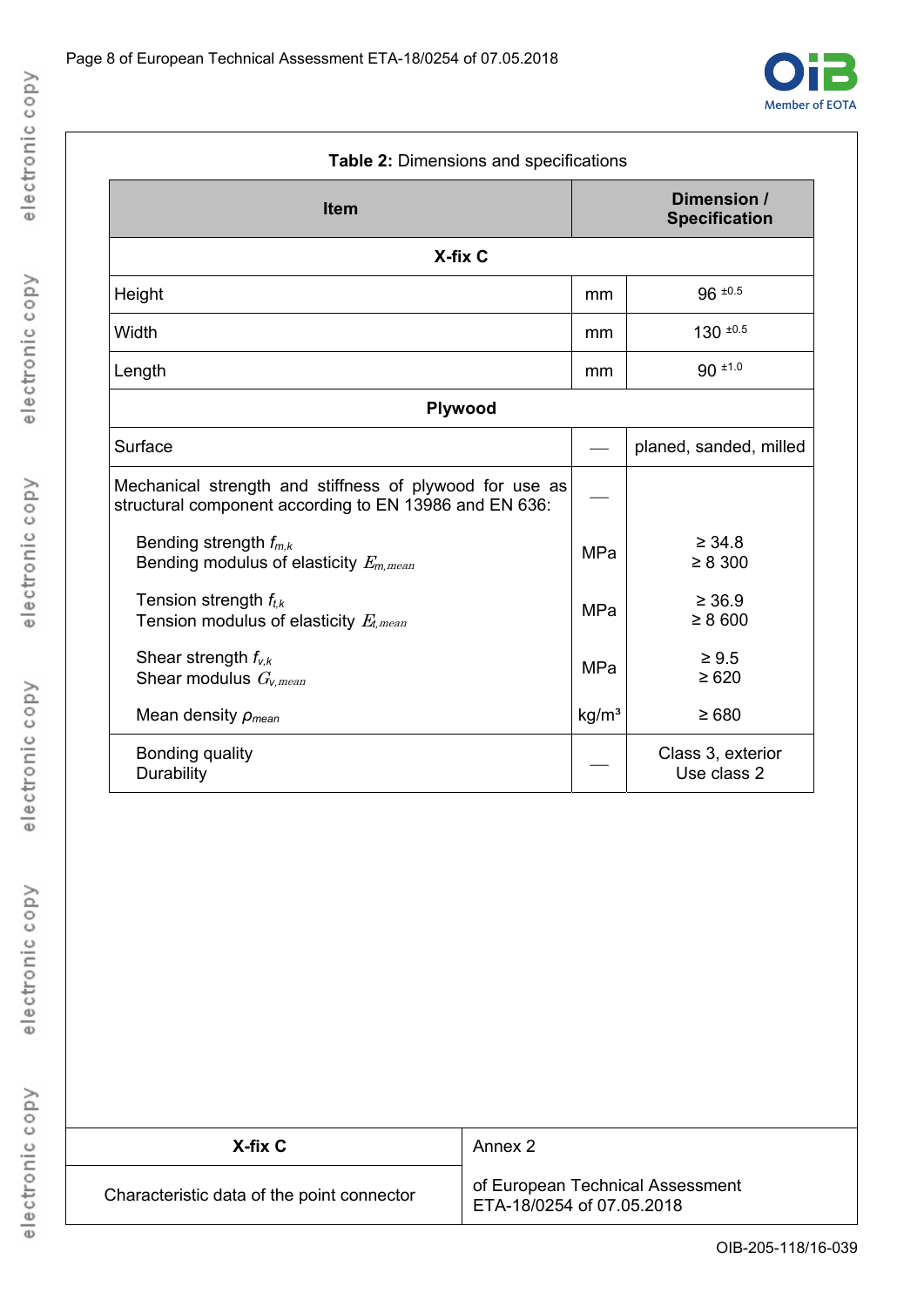

| <b>Table 3: Product characteristics of X-fix C</b>                                                         |                                                                              |                                                                                                 |                                                                                                   |
|------------------------------------------------------------------------------------------------------------|------------------------------------------------------------------------------|-------------------------------------------------------------------------------------------------|---------------------------------------------------------------------------------------------------|
| <b>BWR</b>                                                                                                 | <b>Essential characteristic</b>                                              | <b>Assessment method</b>                                                                        | Level / Class /<br><b>Description</b>                                                             |
| 1                                                                                                          | <b>Mechanical resistance and stability</b>                                   |                                                                                                 |                                                                                                   |
|                                                                                                            | Tension strength $R_{t,k}$                                                   | EAD 130336-00-0603                                                                              | 28 kN                                                                                             |
|                                                                                                            | Slip modulus tension $K_{\text{ser}}$                                        | EAD 130336-00-0603                                                                              | 20 kN / mm                                                                                        |
|                                                                                                            | Shear strength $R_{v,k}$                                                     | EAD 130336-00-0603                                                                              | <b>28 kN</b>                                                                                      |
|                                                                                                            | Slip modulus shear $K_{ser}$                                                 | EAD 130336-00-0603                                                                              | 20 kN / mm                                                                                        |
|                                                                                                            | <b>Other mechanical actions</b>                                              |                                                                                                 |                                                                                                   |
|                                                                                                            | Embedment depth                                                              | Embedment depth top $d_e$ = 90 mm                                                               | Minimum remaining cross section $t_{rest,min} = 10$ mm                                            |
|                                                                                                            | Spacing,<br>end<br>and<br>distances of the connector                         | (measured from the axis) $e_{\text{conn}}$ = 300 mm<br>the axis): $e_{end} = e_{edge} = 150$ mm | edge Minimum spacing between the point connectors<br>Minimum end and edge distance (measured from |
|                                                                                                            | Dimensional stability                                                        |                                                                                                 |                                                                                                   |
| Moisture content during service shall not change to such an extend that adverse<br>deformation will occur. |                                                                              |                                                                                                 |                                                                                                   |
|                                                                                                            | Durability                                                                   |                                                                                                 |                                                                                                   |
|                                                                                                            | Service classes                                                              | EN 1995-1-1                                                                                     | 1 and $2$                                                                                         |
| $\overline{2}$                                                                                             | <b>Reaction to fire</b>                                                      |                                                                                                 |                                                                                                   |
|                                                                                                            | Plywood<br>Minimum density: 400 kg/m <sup>3</sup><br>Minimum thickness: 9 mm | <b>Commission Decision</b><br>2003/43/EC                                                        | Euroclass D-s2, d0                                                                                |
| 3                                                                                                          | Hygiene, health and environment                                              |                                                                                                 |                                                                                                   |
|                                                                                                            | Emission of formaldehyde                                                     | EN 13986                                                                                        | E1                                                                                                |

| X-fix C                                    | Annex 2                                                       |
|--------------------------------------------|---------------------------------------------------------------|
| Characteristic data of the point connector | of European Technical Assessment<br>ETA-18/0254 of 07.05.2018 |